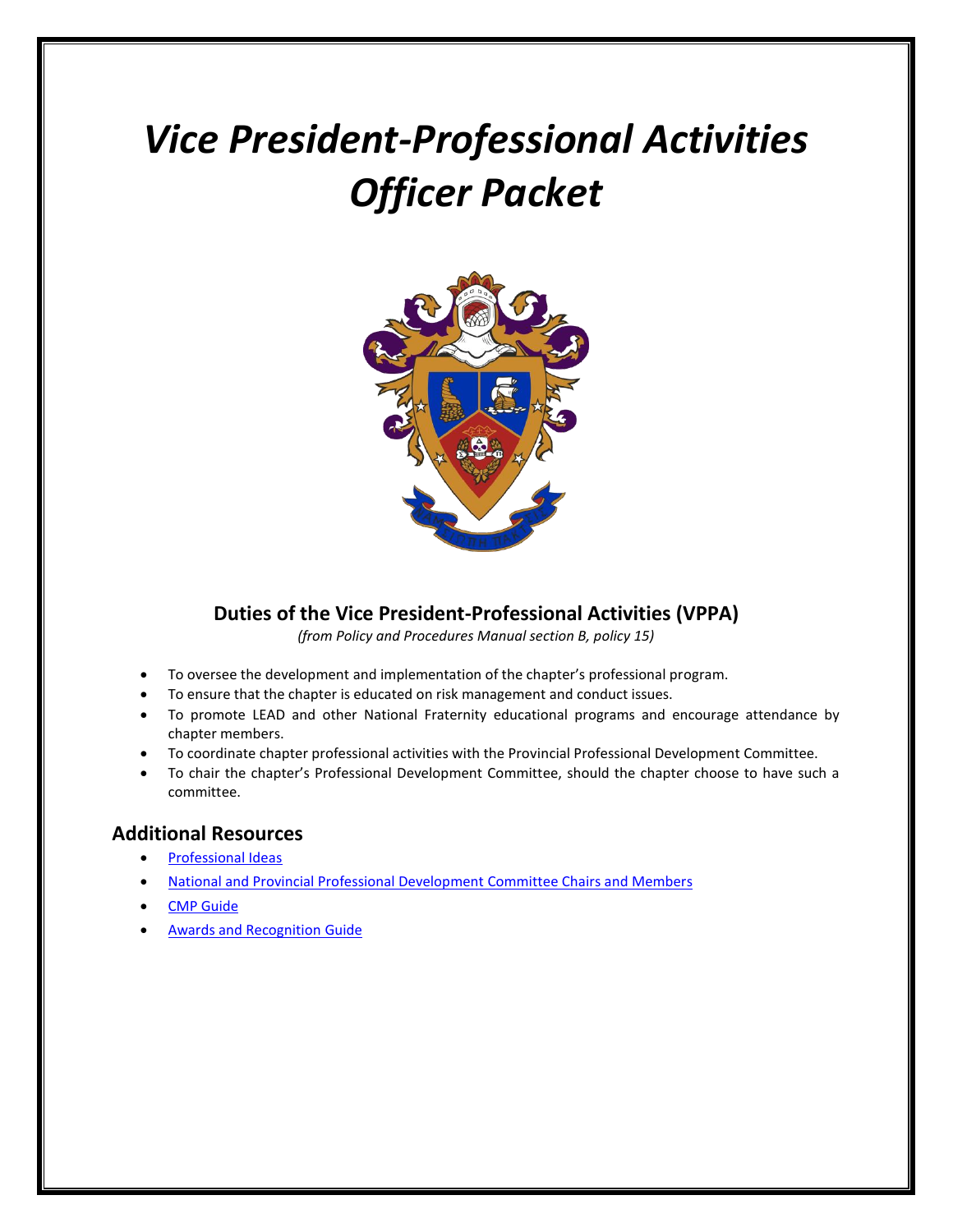# **Introduction**

In developing students into business people who are truly ready for the business world of today and tomorrow, one finds that there are many elements to professionalism. It is also found that **professionalism extends well beyond management**, goal setting and day-to-day operations. In terms of professionalism, it is important to remember that everything you do says something to someone. Likewise, you are what you do as well as what you say.

The characteristics of professionalism and professional activities distinguish Delta Sigma Pi from volunteer groups, clubs, scholastic honor societies and social fraternities. This attention to the development of professionalism in members of Delta Sigma Pi allows members to distinguish themselves from the other business people and other job candidates. Professional events not only provide Deltasigs with the chance to meet professionals, it also gives potential employers the opportunity to interact with those about to enter the work force. Believe it or not, business people appreciate meeting students almost as much as they value networking with them.

# **Vice President-Professional Activities**

One of your main duties as VPPA is to develop and implement of a professional program for the chapter. Chapters, per CMP, are required to have at least eight approved professional activities over the course of a year. It is suggested the chapter plan at least four events in the fall and four events in the spring, so depending on your term as VPPA, you will need to plan accordingly. You may plan additional events in the fall to ensure the chapter stays on track.

It is very helpful for the VPPA to have a committee of three to five members to oversee and assist with the chapter's professional program. This helps members of the chapter to become involved in an important part of programming and helps elicit support for the professional programs to be undertaken. The use of a committee provides additional ideas and creativity for the professional program and helps generate feedback regarding the program. It also assists in proper administration through the delegation of authority. The committee should consist of membership from a cross section of the chapter to provide the needed interaction and support.

The VPPA must lay the foundation for the chapter's professional program and be responsible for the following:

- Selecting the projects
- Developing a strategic plan
- Setting a budget (if necessary)
- **•** Encouraging participation by all chapter members
- Promoting the program

The VPPA will also serve as the communication link between the chapter, the speaker/company and, if applicable, the public. By serving as the chapter's "external" contact, the speaker/company or public will have the name of someone to get in touch with for information on your events.

## *Benefits of a Quality Professional Program*

- Elements of professionalism are enhanced through a quality program of professional activities.
- Professional activities provide interaction and contact with people in the business world. This interaction leads to opportunities for internships and jobs, as well as friends.
- Professional activities can create an atmosphere of both fun and learning while building and strengthening chapter unity at the same time.
- Learning to be a better businessperson.
- Preparation for taking leadership roles in the business world.
- An affiliation with the business world that increases knowledge and stimulates learning.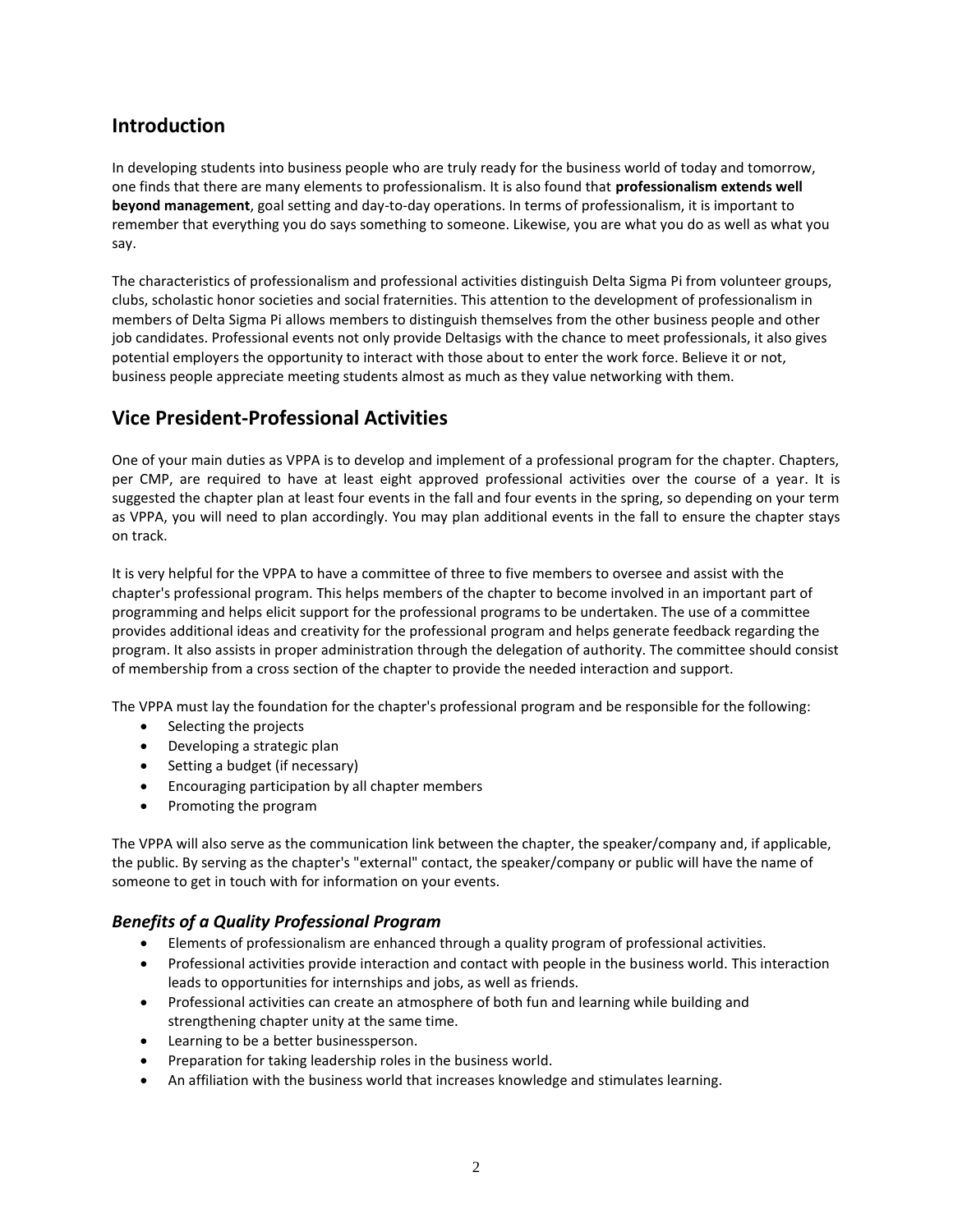# **Goals**

Establishing goals provides direction and a measurement standard for the professional program. It is important to be ambitious as well as realistic in defining the chapter's goals for professional development. Remember the following ideas when setting goals.

- Chapter input is essential.
- Keep the composition of the chapter in mind (graduation dates, majors, career goals, etc.).
- Set measurable goals. General, long-term ambitions should be supported by goals of a short-term, operational nature.
- Strive for the best.

Each goal must be specific so that it can be applied directly to the chapter and evaluated. The chapter will know it has achieved its professional goals only if measurable criteria are a part of the goal.

# **Choosing a Professional Program**

Do not be satisfied with only typical speakers. Many chapters have sought big name speakers such as corporate presidents or governors and have gotten them. Sometimes a "big name" figure can be encouraged to speak if a large audience can be obtained. This presents an excellent opportunity for Delta Sigma Pi to sponsor a campuswide or all-business college professional event. It will aid the educational program of the school and help Delta Sigma Pi by building its image and influencing prospective members.

Providing a program with a variety of formats also contributes to the success of the program. Field trips, for example, offer experiences that cannot be provided in the classroom or by professional speakers since the chapter members actually enter the 'real world" of business. Field trips, both local and out-of-town, provide the opportunity to interact with executives and gain some of their knowledge. No Delta Sigma Pi visit to a firm is complete without a discussion with corporate personnel. Out-of-town field trips allow chapters to contact and meet alumni and other chapters living in the location being visited.

In many instances, social activities can enhance the professional program of the chapter and can generate enthusiasm for the professional program. For example, combine a professional speaker with a cocktail hour and dinner (be sure to follow risk management procedures). A social hour after the professional meeting serves the same purpose. When on a professional tour, a social activity for the chapter, such as dinner with the company executives or visiting an interesting entertainment spot, can be fun. It is also beneficial to chapter members since it places them professionally in a social setting similar to those found in the business world.

## *Recommended Formats for Professional Events*

- Panel discussions
- Debates
- Industry films/videos
- Workshops
- Tours/Professional Field Trips
- Career fairs
- Business weeks

Keep in mind that the program must fit the needs of the chapter members.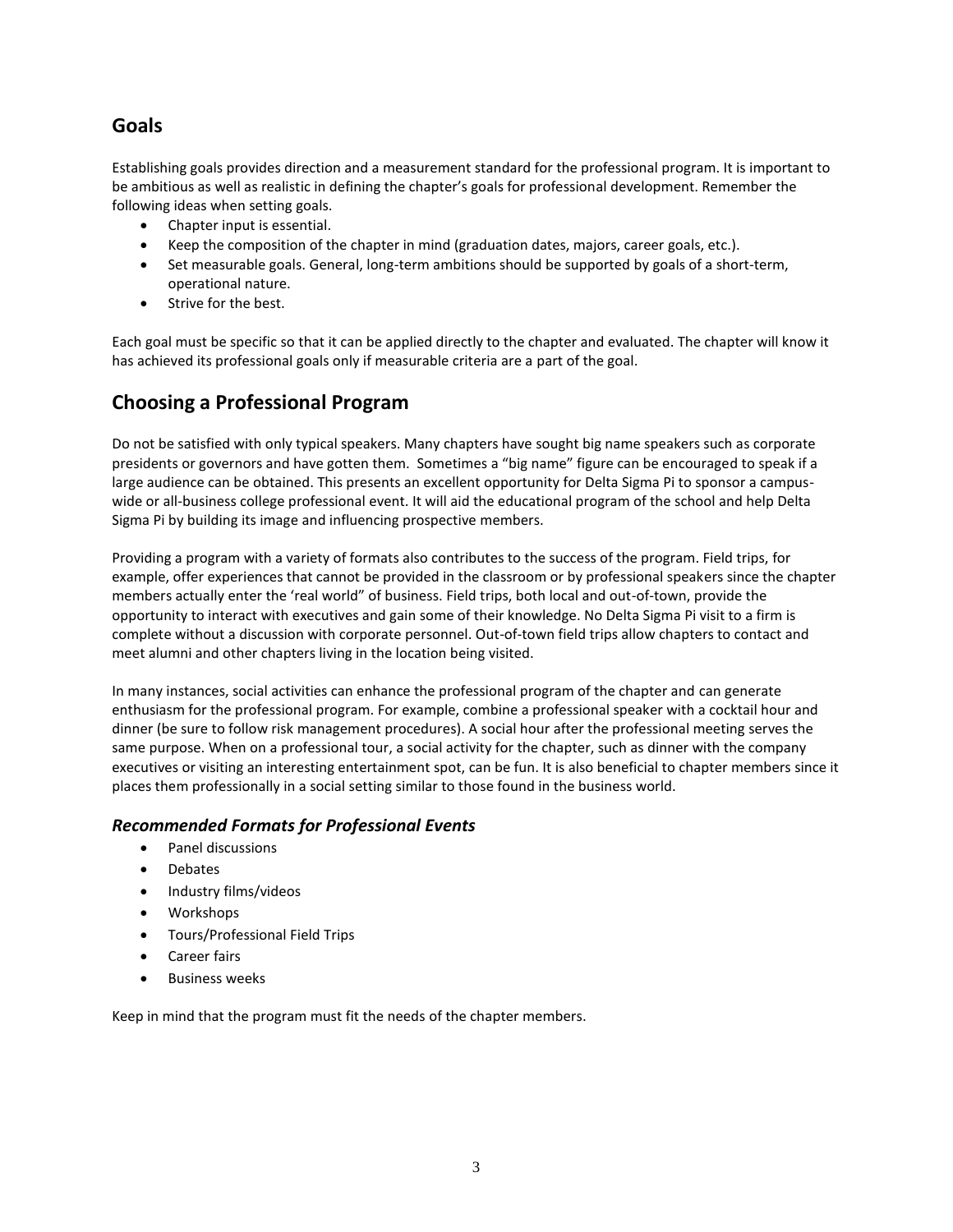# **Planning an Event**

## *Initial Letter*

- Contact potential speakers initially by letter.
- Introduce the potential speaker to Delta Sigma Pi; you are marketing the Fraternity to this person.
- Make the person feel he/she will gain something from the experience and that chapter members are interested in what he/she has to say. Possible benefits you may want to highlight for the potential speaker include the chance to express his or her views on business, a chance to talk about his or her particular corporation or industry and the opportunity to talk with young people who are interested in business.
- Propose a date or dates and try to get the person to commit to them.
- Do not be too detailed or demanding in the initial letter.
- If appropriate, emphasize the theme of the professional program and explain how that speaker can enhance the theme.
- The letter should be typewritten with no errors. Proofread! Be sure to check the name of the speaker, their title and the name of the company for accuracy.
- The chapter may also want to enclose a statement or profile of Delta Sigma Pi and the professional program, including a partial list of past speakers. This adds credibility to the program and helps ensure a positive answer from the speaker.

#### Dear Ms. Moore:

I represent the Delta Sigma Pi professional business fraternity at State University. Delta Sigma Pi is composed of business students. Our goals are to learn about business and to interact with the commercial world. To fulfill these goals, we undertake a professional program of speakers and field trips. The enclosed information sheet tells more about our group, its professional program and our past field trips.

#### [Asking for speaker]

At a recent chapter meeting, you were suggested as a possible speaker for our chapter at State University. Your involvement in community affairs and the direction in which you have led your company in this area are noteworthy and fit in well with our theme of "Business and Society." If possible, we would enjoy having you as a speaker during the fall semester.

Our speakers usually give a presentation of 20-45 minutes on a pre-arranged topic followed by a question and answer period. We believe that we would learn from your presentation and that you would enjoy the interaction with our group. If you are available, we would also like you to be our guest for dinner with the chapter officers prior to your presentation.

Since you are a leader in the field of corporate responsibility, I hope that you will be willing to "kick off" our professional program on September 12. If this date is not possible, but you are still interested in making a presentation to our chapter, we will be happy to arrange a more convenient date.

Omega Omega Chapter hopes that you will become part of our professional program. Please let me know your decision as soon as convenient for you. I have also enclosed an additional sheet for your reference which tells about our professional program in more detail and which lists several past professional speakers.

#### [Asking for tour]

The members of our chapter are very interested in visiting your company since you have produced so many successful advertising campaigns. We believe that a visit to A-Plus would add to our professional program and increase our knowledge of advertising.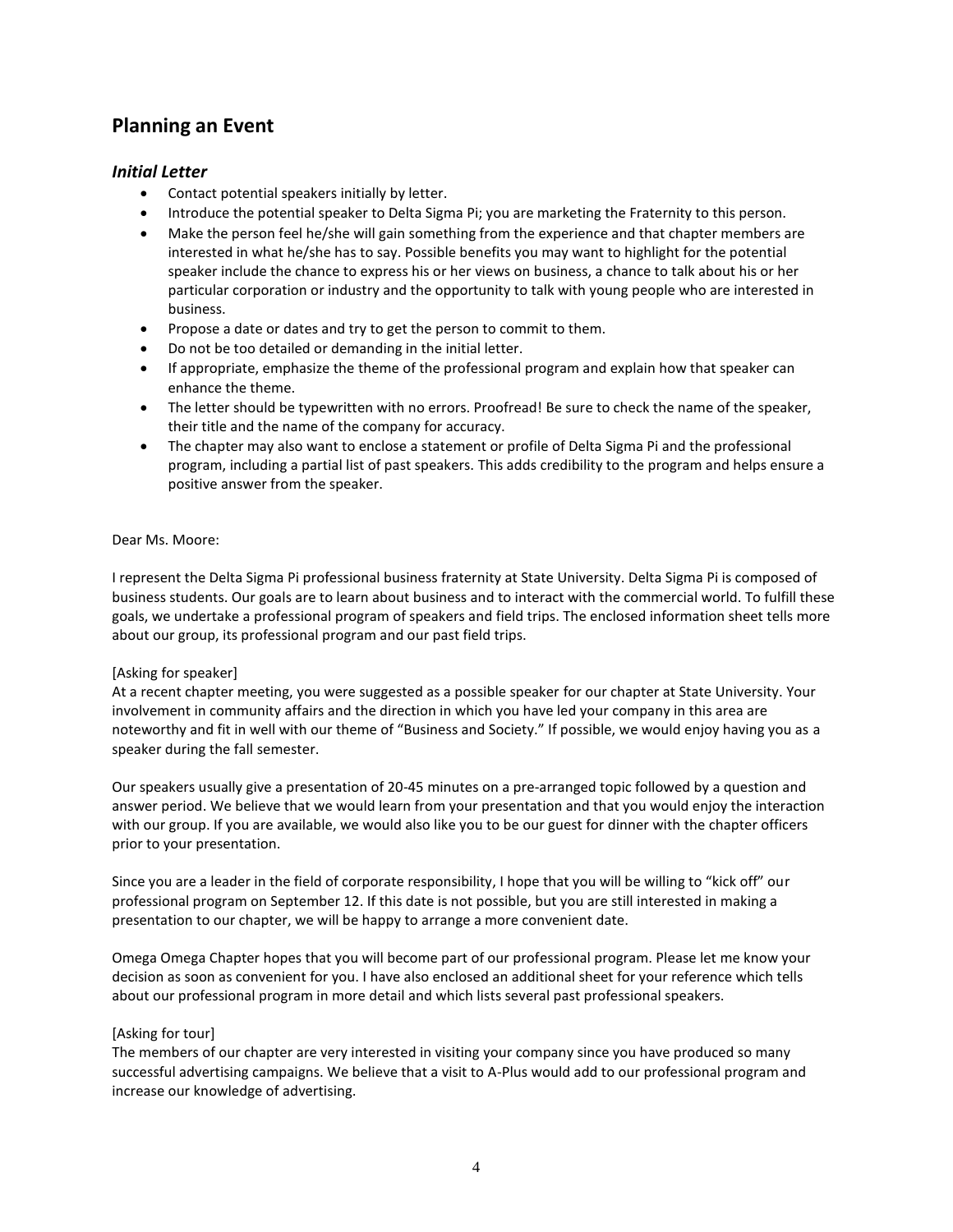Usually, our professional visits include a tour of the facilities and a discussion with members of the management team. We have selected the first week of October for our local field trip this year.

Would it be possible for us to visit A-Plus? I would like to contact you by phone to further discuss and receive your reply. A visit to A-Plus would help us observe business and add to our professional experiences. It is our hope that you would enjoy the opportunity to interact with today's students of business.

Your response will be greatly appreciated. Thank you for your cooperation.

Sincerely,

Jill Smith Delta Sigma Pi Vice President - Professional Activities (513) 555-1234

## *Follow-Up to Initial Letter*

- Follow up in about 10 days with a phone call. Do not wait much longer than that for a response.
- Persistence pays off and follow-up on the initial contact is the rule of thumb rather than the exception. How often have we heard that many employers today may not even look at a resume until you call and follow up?
- Talking directly with the speaker may result in a commitment.
- If the speaker accepts, it is a good idea to call and thank him/her for consenting to speak and inform the speaker that you will be sending additional details in a letter within the next few days.

## *Confirmation Letter*

A letter following a speaker's acceptance should contain the following information:

- Coordinate or confirm a speech topic related to the chapter theme or goals.
- Specify or confirm the date, time and place of the meeting.
- Provide a map with the appropriate parking areas and buildings circled. Indicate that someone will meet the speaker when he/she arrives on campus or will provide transportation if necessary.
- Express time preferences for the presentation and mention the length of the question and answer period.
- Request a biography of the person and any other information that may be helpful to the member making their introduction.
- Provide information about the audience, such as details of the current professional program, the number expected to be in attendance, the composition of the audience (ages, majors).
- Offer help with any required equipment (computer, podium, LCD projector, etc.).
- Assist in planning travel or accommodations if the speaker is from out of town.
- If possible, extend an invitation to dinner with the chapter, executive committee or VPPA. Alternatives to the dinner include a mixer prior to the presentation or a social hour after the speech.

For tours, provide information on the professional program content, the length of the visit and the expected number of attendees. Also include the make-up of the chapter (majors, grade classification, professional goals, etc.).

Dear Mr. Green:

Confirming our telephone conversation of August 13, our meeting will take place on September 7, at 7:30 P.M. in Room 312 of the Student Union. I have enclosed a map that will help you to locate the meeting room and parking facilities. I will meet you at 7:15 P.M. outside Room 312.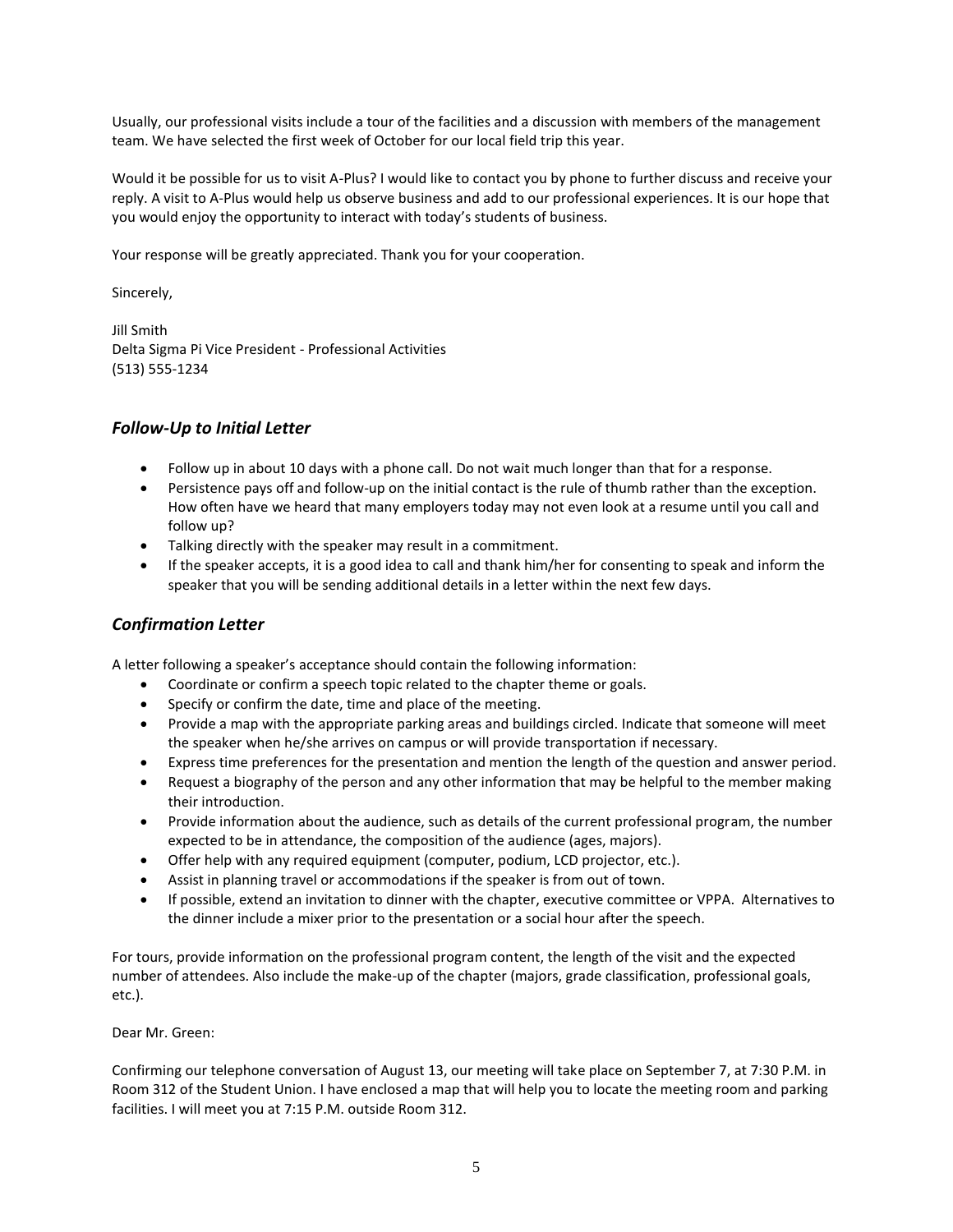Your presentation on "Corporate Philanthropy - The Need and the Benefit" should add to our professional program on the social responsibility of business. After your presentation, which should last 30-45 minutes, there will be a question and answer period. Following this, we will have an informal social hour so that our members may meet you.

Could you send me a short personal biography that I could use for your introduction and also a copy of your company's annual report for last year? This will help us to become better acquainted with your company and may help us to determine questions for you.

Our chapter is diverse, being coed, having 55 members and being equally divided among freshmen, sophomores, juniors and seniors. We have several finance and marketing majors as well as a number of members majoring in insurance and accounting. I anticipate that between 45 and 50 people will attend the meeting.

If there is any equipment that you might need, such as an overhead projector, a lectern, etc., please let me know and I will arrange to have it for you. If you have any questions, please contact me at (513) 555-1121.

We are looking forward to you being with us on September 7 and appreciate your taking time to contribute to our professional program and learning experiences.

Sincerely yours,

Jill Smith Delta Sigma Pi Vice President - Professional Activities (513) 555-1234

# **Day of the Event**

## *Substitute Speakers*

The VPPA should have substitute back-up speakers available, just in case.

- More likely candidates will be professors or personnel on campus or local business people who would be able to attend on fairly short notice.
- Substitutes should be advised of their status, consent to it and have knowledge of when they may be called to fill in.
- Each substitute should receive a schedule of the chapter's professional activities and should also be aware of the theme and goals for the professional program.
- The list of substitute speakers should be retained in the chapter files and should be passed on to subsequent VPPAs for possible use.

Once on campus the speaker should not be without someone to help introduce chapter members and engage in conversation until the time of the speech.

Offer assistance with audio-visual aids. Coordinate any equipment or personnel needed. Ensure that someone in attendance knows how to operate and repair the equipment.

When guests attend your events, recognize them and make them feel welcome.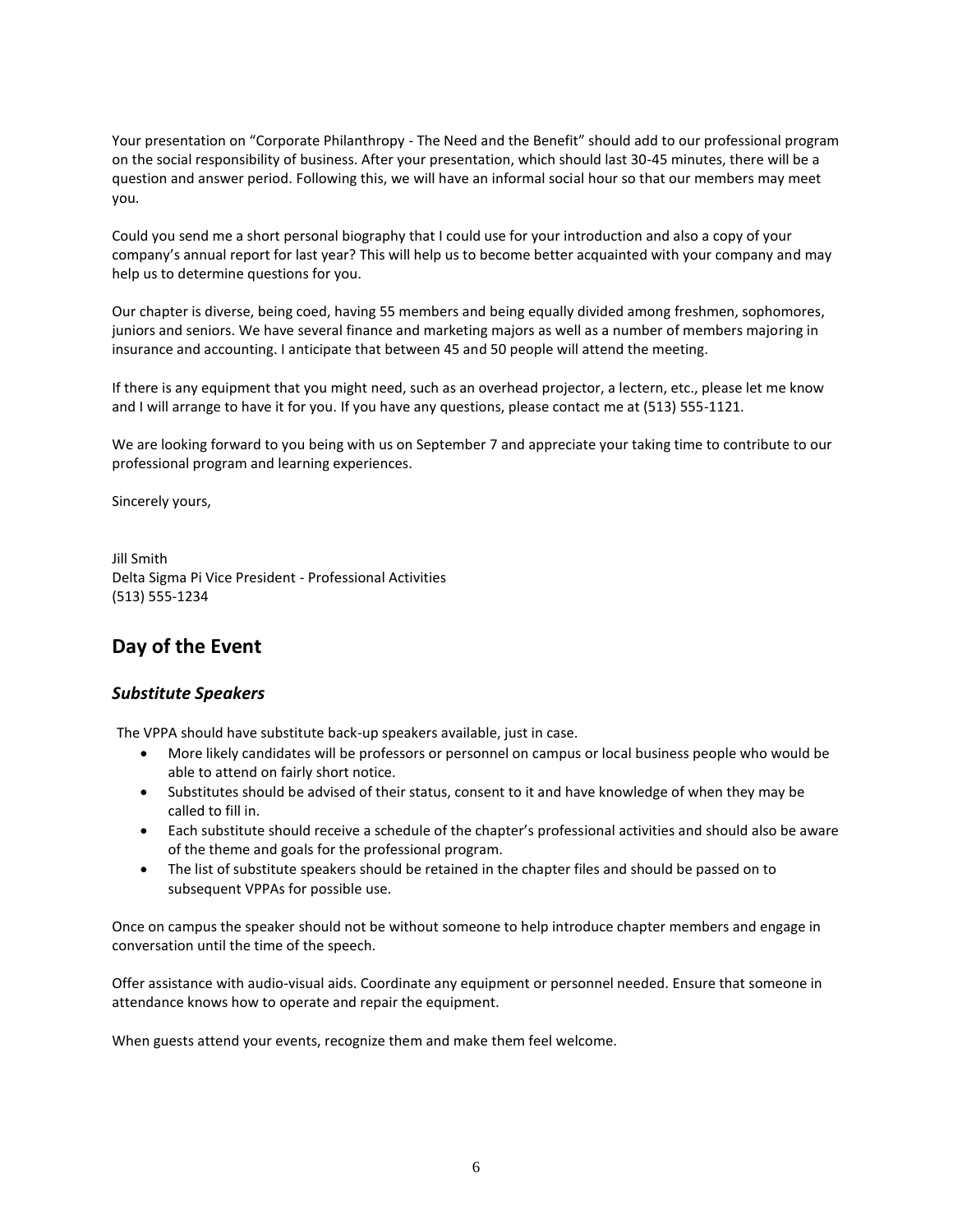## *Introduction*

- The introduction of the speaker should be brief—one minute or less.
- Highlight the individual's position, the topic of the speech, any noteworthy positions or awards received and other information of particular interest.
- Practice the introduction. The introduction does not need to be memorized word for word, but should be smooth.

#### **A sample introduction would be:**

 "Tonight it is a pleasure for Omega Omega chapter to have with us Mr. Joseph Green. Mr. Green, Omega Omega Chapter welcomes you and hopes that you will feel at home with us.

 Some of you may be familiar with Mr. Green, who is an alumnus of our university. He has been active for several years in the business world and is currently President of the International Corporation in Cincinnati. He is also active in several business and commercial groups, being the Past President of the National Association of International Manufacturers.

 As president of a major company, he deals with many problems and opportunities. Tonight he is going to tell us about one aspect of his job—International trade and its effect on the American economy.

Brothers and guests, I present to you, Mr. Joe Green."

#### *Question and Answer Session*

- The VPPA should set an approximate time limit and observe it.
- The VPPA should have questions ready to get the discussion moving if necessary.
- It may be helpful to distribute a list of possible questions to chapter members before the actual event.
- Be flexible.

## *Thanking the Speaker*

- A Certificate of Appreciation is available from the Central Office or one can be made. The certificate should be framed before presenting it to the speaker.
- The chapter may also want to present a small gift such as a pen set, university or Fraternity mug, etc.
- In the closing remarks, raise an important point that you will remember from the presentation. This will make the speaker feel good and prove that the members learned from the speaker's presentation.
- Each chapter member should attempt to thank the speaker personally. Remember that the speaker is the guest of the entire chapter, not just the VPPA.

#### **A sample appreciation gift presentation would be:**

 "Mr. Green, that was an excellent presentation on international trade. I did not realize that so much money was involved. On behalf of the chapter, I would like to express our appreciation to you for being with us, for informing us with your presentation and for responding to our questions. You have made a significant contribution to our professional program and your presentation has been a learning experience for all of us.

 As a token of our thanks, please accept this certificate from the chapter. We hope that you have had as enjoyable an experience being with us as we have had with you.

#### (applause)

 I would like to invite all of you to a social hour in Room 311, which will give you a better opportunity to meet and talk with Mr. Green. Again, thank you, Mr. Green, for being part of Delta Sigma Pi's professional program."

Even if the potential speaker rejects the invitation or has to cancel at a later date, a follow-up letter should be written thanking the person for his/her consideration. Leave the person with a favorable impression of Delta Sigma Pi.